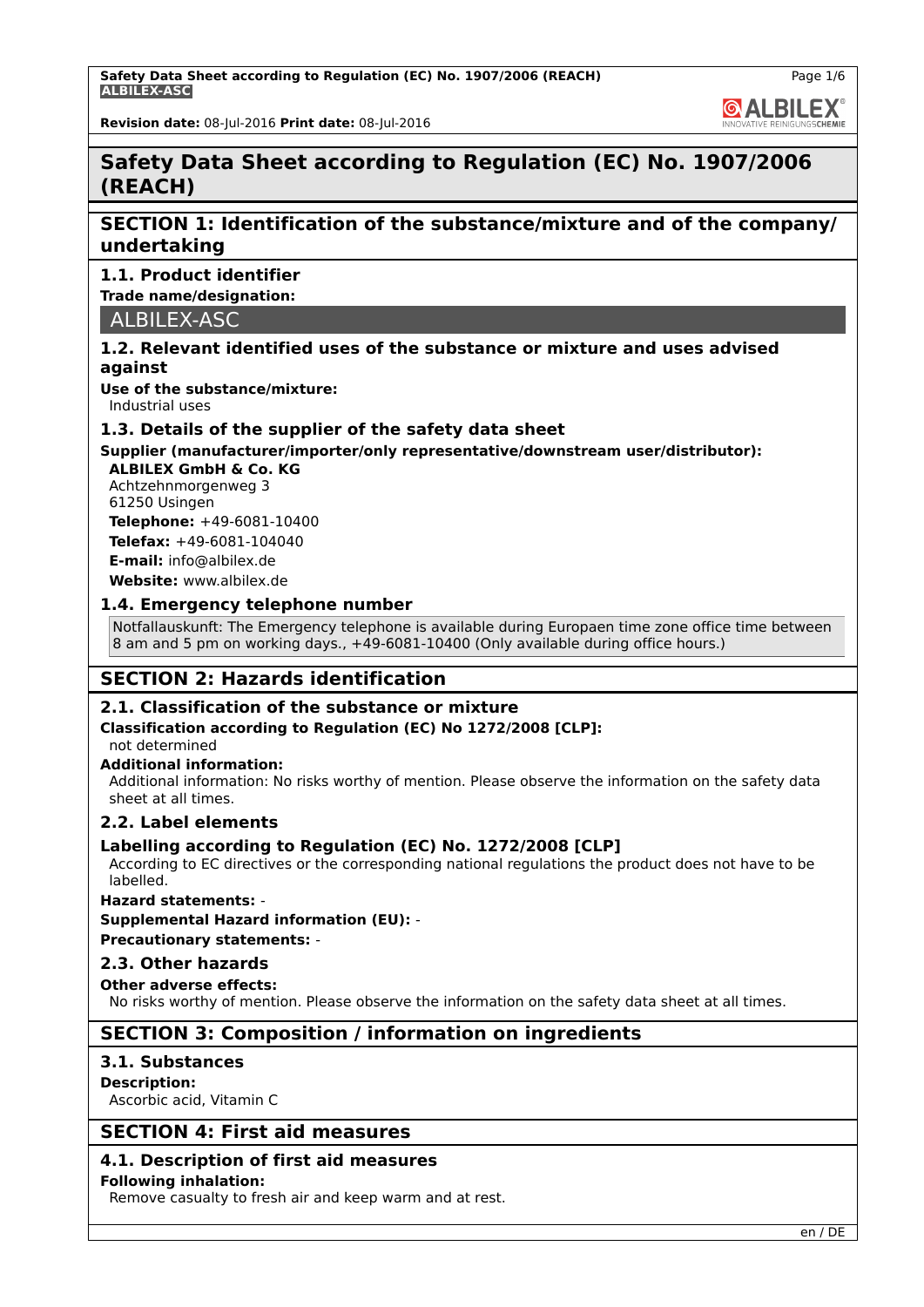**GALBILEX** 

# **Revision date:** 08-Jul-2016 **Print date:** 08-Jul-2016

#### **In case of skin contact:**

After contact with skin, wash immediately with plenty of water and soap.

#### **After eye contact:**

If product gets into the eye, keep eyelid open and rinse immediately with large quantities of water, for at least 5 minutes. Subsequently consult an ophthalmologist.

#### **After ingestion:**

Let water be drunken in little sips (dilution effect).

#### **4.2. Most important symptoms and effects, both acute and delayed** No known symptoms to date.

#### **4.3. Indication of any immediate medical attention and special treatment needed** After ingestion Let water be drunken in little sips (dilution effect).

# **SECTION 5: Firefighting measures**

## **5.1. Extinguishing media**

# **Suitable extinguishing media:**

**\P:A-ASC-löschmittel\**

## **5.2. Special hazards arising from the substance or mixture**

Explosive dust-air mixtures may form., In case of fire: Carbon monoxide Explosive dust-air mixtures may form.

## **5.3. Advice for firefighters**

In case of fire: Wear self-contained breathing apparatus.

#### **5.4. Additional information**

Co-ordinate fire-fighting measures to the fire surroundings.

# **SECTION 6: Accidental release measures**

## **6.1. Personal precautions, protective equipment and emergency procedures**

## **6.1.1. For non-emergency personnel**

#### **Personal precautions:**

Wear personal protection equipment.

#### **6.1.2. For emergency responders**

No data available

# **6.2. Environmental precautions**

No special environmental measures are necessary.

# **6.3. Methods and material for containment and cleaning up**

#### **For cleaning up:**

Take up dust-free and set down dust-free.

# **6.4. Reference to other sections**

# No data available

# **6.5. Additional information**

May be disposed of in household waste landfill.

# **SECTION 7: Handling and storage**

# **7.1. Precautions for safe handling**

#### **Protective measures**

#### **Fire prevent measures:**

Measures to prevent aerosol and dust generation Take precautionary measures against static discharges.

# **7.2. Conditions for safe storage, including any incompatibilities**

**Requirements for storage rooms and vessels:**

## Keep container dry.

# **Hints on storage assembly:**

Oxidising agent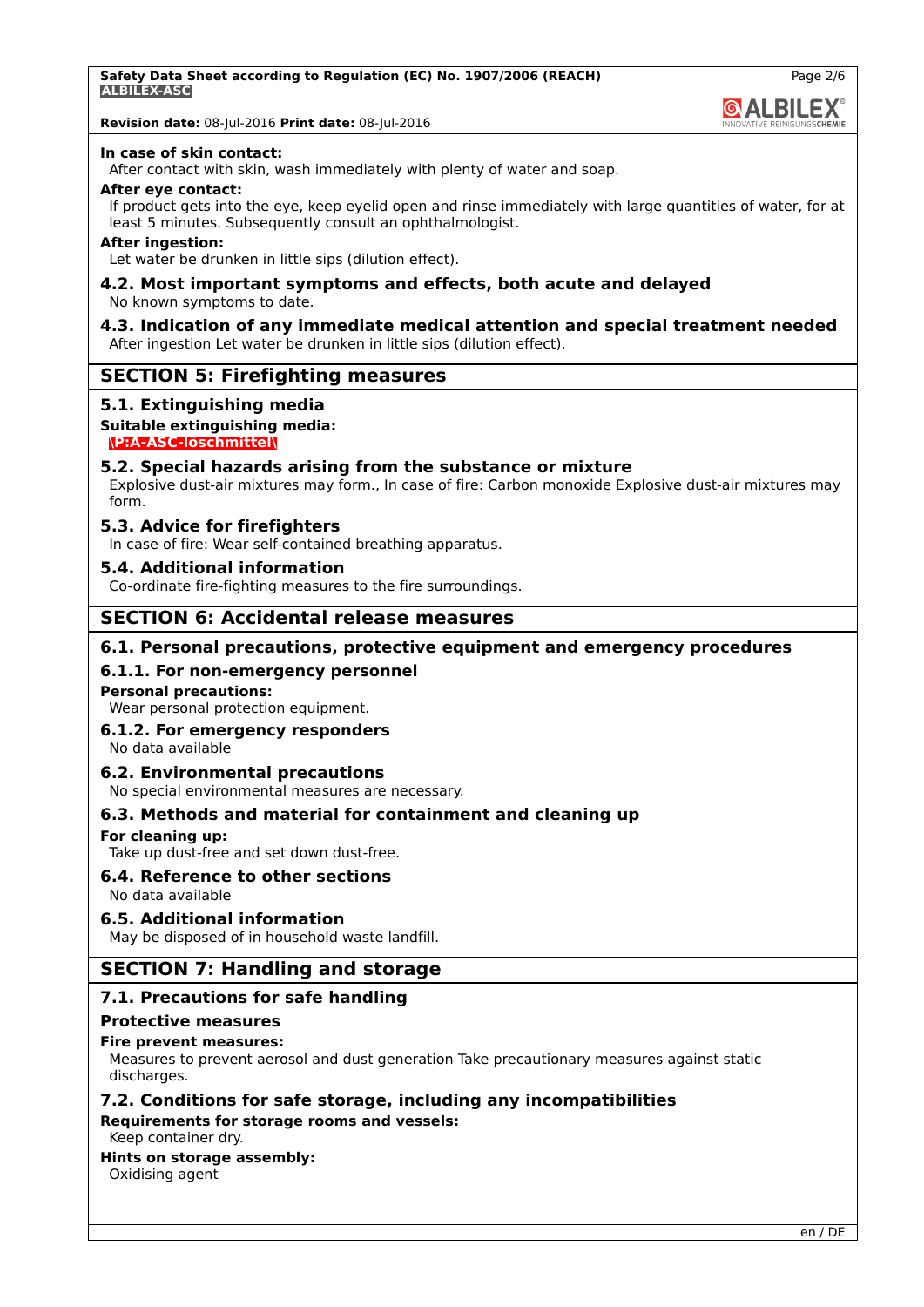**Safety Data Sheet according to Regulation (EC) No. 1907/2006 (REACH) ALBILEX-ASC**



**@ALBILEX** 

**Revision date:** 08-Jul-2016 **Print date:** 08-Jul-2016

#### **7.3. Specific end use(s)**

## **Recommendation:**

No data available

# **SECTION 8: Exposure controls/personal protection**

# **8.1. Control parameters**

No data available

#### **8.2. Exposure controls**

#### **8.2.1. Appropriate engineering controls**

No data available

#### **8.2.2. Personal protection equipment**

#### **Eye/face protection:**

Tightly sealed safety glasses. oder Face protection shield

#### **Skin protection:**

Suitable material: Latex, NBR (Nitrile rubber) Butyl caoutchouc (butyl rubber) Thickness of the glove material: 0,65 mm; 0,4 mm; 0,7 mm Breakthrough time (maximum wearing time): > 8h

#### **Other protection measures:**

Protective clothing: Chemical resistant safety shoes Chemical protection clothing acid-resistant General health and safety measures: When using do not eat, drink, smoke, sniff. Wash hands before breaks and after work.

#### **8.2.3. Environmental exposure controls**

No data available

# **8.3. Additional information**

No data available

# **SECTION 9: Physical and chemical properties**

# **9.1. Information on basic physical and chemical properties**

#### **Appearance**

**Physical state:** solid **Colour:** white **Odour:** odourless

# **Safety relevant basis data**

| parameter                                       |                               | at °C | method | <b>Remark</b>                           |
|-------------------------------------------------|-------------------------------|-------|--------|-----------------------------------------|
| pH                                              | $2.1 - 2.3$                   | 20 °C |        | Gehalt an gelöster Substanz: 50<br>lg/l |
| Melting point/freezing point                    | 189 - 191 °C                  |       |        |                                         |
| Freezing point                                  | not determined                |       |        |                                         |
| Initial boiling point and boiling<br>range      | not determined                |       |        |                                         |
| Decomposition temperature (°C):                 | not determined                |       |        |                                         |
| Flash point                                     | not determined                |       |        |                                         |
| Evaporation rate                                | not determined                |       |        |                                         |
| Ignition temperature in °C                      | not determined                |       |        |                                         |
| Upper/lower flammability or<br>explosive limits | not determined                |       |        |                                         |
| Vapour pressure                                 | not determined                |       |        |                                         |
| Vapour density                                  | not determined                |       |        |                                         |
| Density                                         | not determined                |       |        |                                         |
| <b>Bulk density</b>                             | $0.7 - 0.8$ g/cm <sup>3</sup> |       |        |                                         |
| Water solubility (g/L)                          | 240 - 245 g/l                 | 20 °C |        |                                         |
| Partition coefficient: n-octanol/<br>water      | not determined                |       |        |                                         |
| Dynamic viscosity                               | not determined                |       |        |                                         |
| Kinematic viscosity                             | not determined                |       |        |                                         |

## **9.2. Other information**

No data available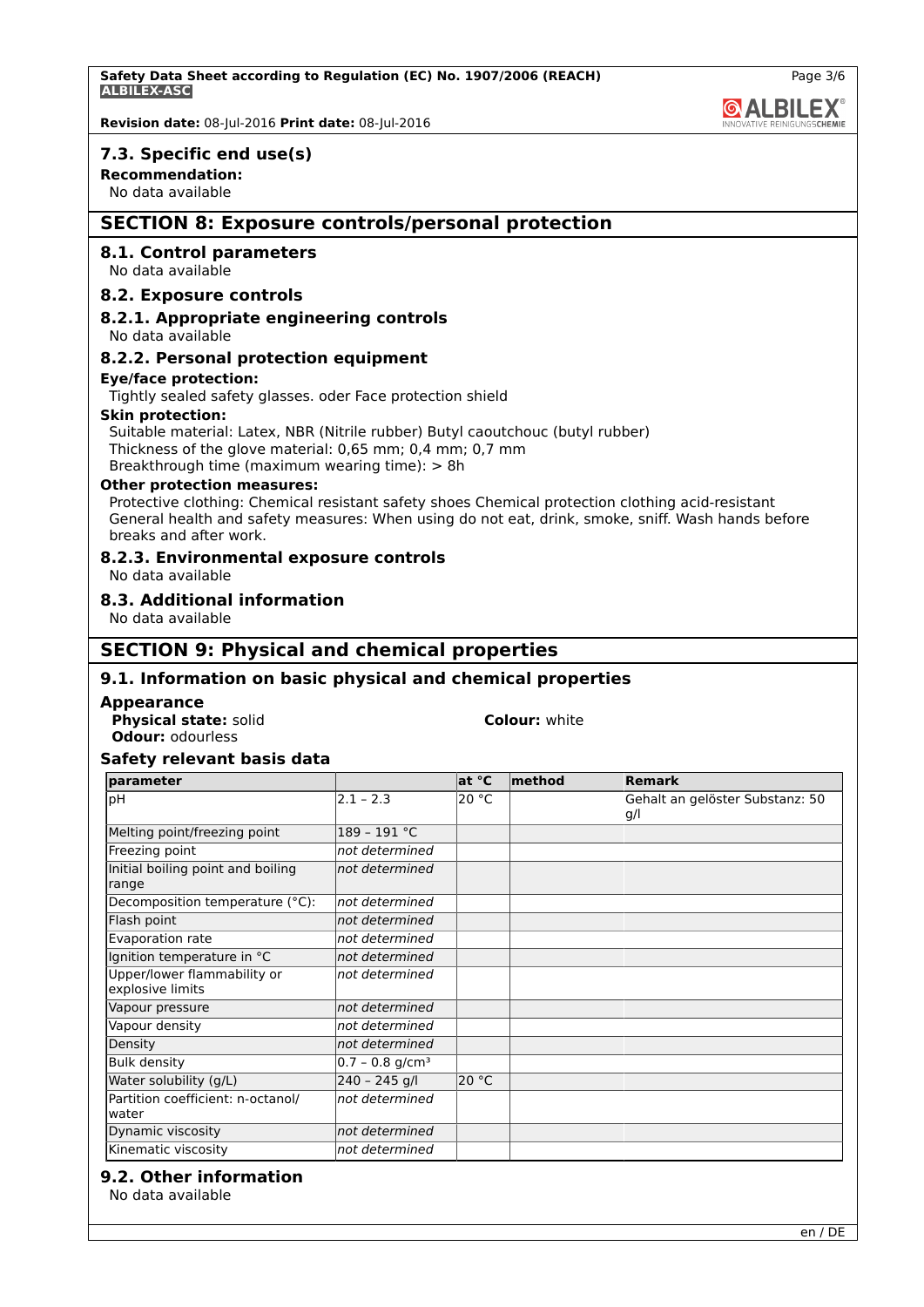**Revision date:** 08-Jul-2016 **Print date:** 08-Jul-2016

# **SECTION 10: Stability and reactivity**

#### **10.1. Reactivity**

Materials to avoid Oxidising agent, strong Alkali (lye)

## **10.2. Chemical stability**

No data available

# **10.3. Possibility of hazardous reactions**

Explosive dust-air mixtures may form.

## **10.4. Conditions to avoid**

Explosive dust-air mixtures may form.

#### **10.5. Incompatible materials**

Oxidising agent, strong Alkali (lye)

# **10.6. Hazardous decomposition products**

In case of fire: Carbon monoxide

# **SECTION 11: Toxicological information**

## **11.1. Information on toxicological effects**

| ICAS No.   | Substance name | <b>Toxicological information</b>     |
|------------|----------------|--------------------------------------|
| $150-81-7$ | lascorbic acid | $LD_{50}$ oral: 11,900 mg/kg (Ratte) |

## **Respiratory or skin sensitisation:**

May cause sensitisation especially in sensitive humans.

# **SECTION 12: Ecological information**

#### **12.1. Toxicity**

#### **Terrestrial toxicity:**

Fischtoxizität EC/LC0 >1000 mg/l Bakterientoxizität EC/LC10 90 mg/l

# **12.2. Persistence and degradability**

#### **Additional information:**

Further ecological information: Product is biodegradable.

#### **12.3. Bioaccumulative potential**

## **Accumulation / Evaluation:**

Additional information: No data available

#### **12.4. Mobility in soil**

No data available

# **12.5. Results of PBT and vPvB assessment**

| <b>CAS No.</b> | Substance name | <b>Results of PBT and vPvB assessment</b> |
|----------------|----------------|-------------------------------------------|
| $150 - 81 - 7$ | lascorbic acid | $\overline{\phantom{a}}$                  |

No data available

#### **12.6. Other adverse effects**

Further ecological information: No data available

# **SECTION 13: Disposal considerations**

#### **13.1. Waste treatment methods**

May be disposed of in household waste landfill.

#### **Waste treatment options**

#### **Appropriate disposal / Package:**

Wash with water and give to pastic recycling.

# **13.2. Additional information**

No data available

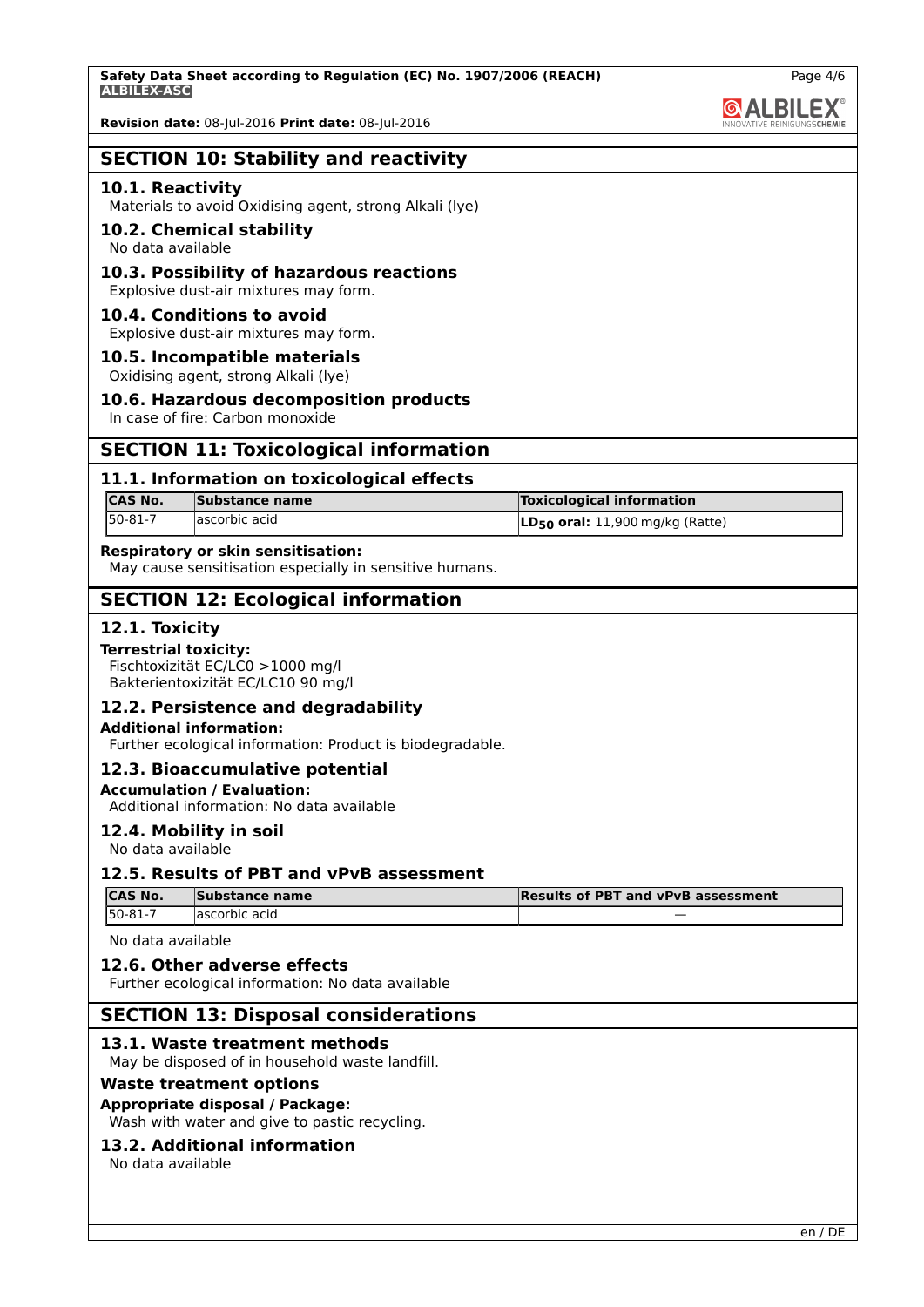**Safety Data Sheet according to Regulation (EC) No. 1907/2006 (REACH) ALBILEX-ASC**

**Revision date:** 08-Jul-2016 **Print date:** 08-Jul-2016

# **SECTION 14: Transport information**

#### **14.1. UN-No.**

No data available

# **14.2. UN proper shipping name**

No data available **14.3. Transport hazard class(es)**

No data available

## **14.4. Packing group**

No data available

#### **14.5. Environmental hazards**

No data available

## **14.6. Special precautions for user**

No data available

#### **14.7. Transport in bulk according to Annex II of MARPOL 73/78 and the IBC Code** No data available

#### **Additional information:**

No dangerous good in sense of these transport regulations.

# **SECTION 15: Regulatory information**

#### **15.1. Safety, health and environmental regulations/legislation specific for the substance or mixture**

#### **15.1.1. EU legislation**

No data available

#### **15.1.2. National regulations**

#### **[DE] National regulations**

# **Water hazard class (WGK)**

**WGK:**

1 - schwach wassergefährdend

**Other regulations, restrictions and prohibition regulations** Merkblatt BG-Chemie 004, "Reizende-Ätzende Stoffe" beachten

#### **15.2. Chemical Safety Assessment**

No data available

#### **15.3. Additional information**

No data available

# **SECTION 16: Other information**

# **16.1. Indication of changes**

No data available

# **16.2. Abbreviations and acronyms**

No data available

# **16.3. Key literature references and sources for data**

No data available

# **16.4. Classification for mixtures and used evaluation method according to regulation (EC) No 1272/2008 [CLP]**

**Classification according to Regulation (EC) No 1272/2008 [CLP]:** not determined

# **16.5. Relevant R-, H- and EUH-phrases (Number and full text)**

No data available